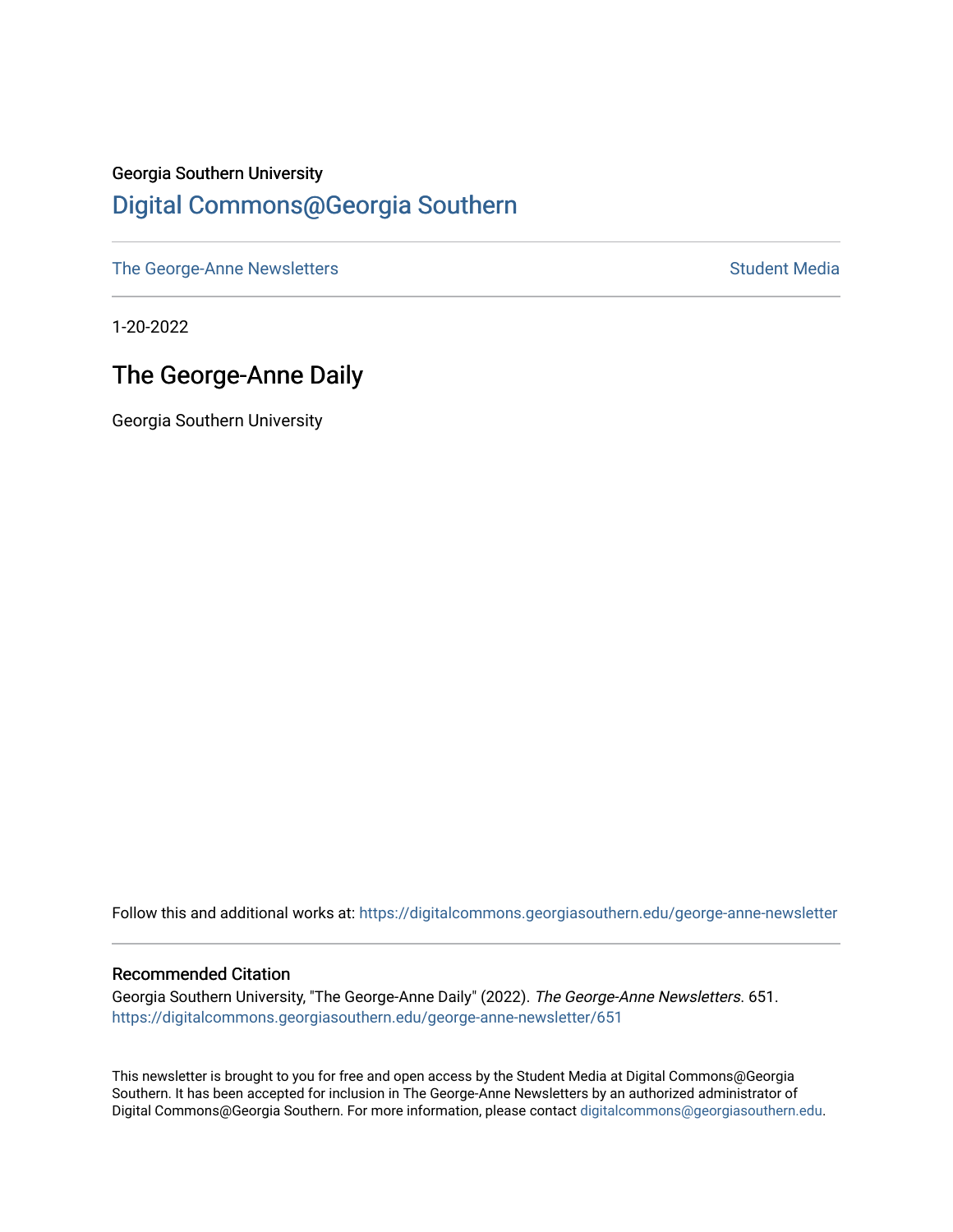

#### **JANUARY 20, 2022**

Good afternoon! Welcome to your George-Anne Daily newsletter. Let us catch you up with the latest headlines.





## **[OPINION: My experience at Armstrong](https://r20.rs6.net/tn.jsp?f=001u52xwi8oD795QcuMwqmoOmSjUifwjFA-21Kdj_FcNhnjf9iZn0bwFexZzDVvxjHVp71uSkofS8w3qnqXmcfBzFKat1LqfEdG13qwyCr7MqW42Z6TMy4cU4PhSjqXRzmEp5sI9gfqMAIUcvtH-o_Dv88SWnt-EdEiyNLQJzzPFJFaCb1ACsM5sMQ-FXM8VFj3BkGLEMbku5sdHktEKI_DqM7ZzR8Sm6nE&c=uGYxRiF6Meruc3YpMfAaOMANTB9FP5qe0MRlbfgdZ5lPlUsiu__aiw==&ch=bwdlxm7NE-v8SGG530jvSDfrH9hERM9UxLEkIc2d5DuhcEkI_h4bgA==)**

Ever wondered what life is like on your sister campus? Here's one student's experience at Armstrong.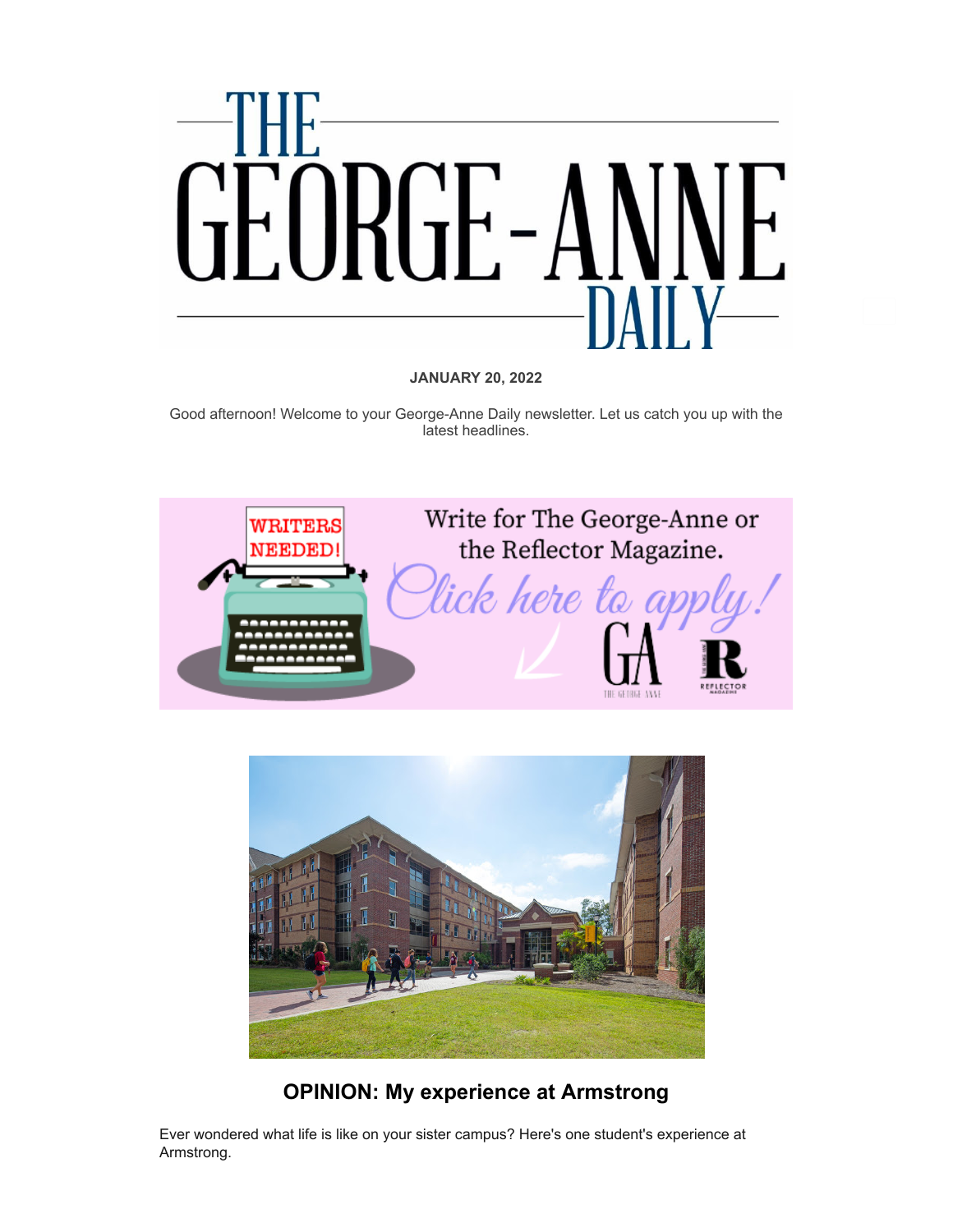### **[MLK's battle for voting rights](https://r20.rs6.net/tn.jsp?f=001u52xwi8oD795QcuMwqmoOmSjUifwjFA-21Kdj_FcNhnjf9iZn0bwFV5v6dA0GAg_3J48OriN35qbkLTspJgh9g93v_Zer3MEkTyGFyj0Sa2YwzVOG2S1iQQjroEI-UPFV6ODJ7S4tlmhMtRevhyjtXrtGElMepijbE2JAFuOqpwUDRHEz7eTvEv4AQc2VQyWZIRZwasrFJZ-bni1fnmg9d2Y8f4QbZt8Z3oHyIV7JLAqFNCVYQBfmA==&c=uGYxRiF6Meruc3YpMfAaOMANTB9FP5qe0MRlbfgdZ5lPlUsiu__aiw==&ch=bwdlxm7NE-v8SGG530jvSDfrH9hERM9UxLEkIc2d5DuhcEkI_h4bgA==)**

Voting rights is a huge issue in America. It's the deciding factor between how things are done in this country, from implementing laws, leaders and even the future of the country as a whole.

**[Read More](https://r20.rs6.net/tn.jsp?f=001u52xwi8oD795QcuMwqmoOmSjUifwjFA-21Kdj_FcNhnjf9iZn0bwFV5v6dA0GAg_3J48OriN35qbkLTspJgh9g93v_Zer3MEkTyGFyj0Sa2YwzVOG2S1iQQjroEI-UPFV6ODJ7S4tlmhMtRevhyjtXrtGElMepijbE2JAFuOqpwUDRHEz7eTvEv4AQc2VQyWZIRZwasrFJZ-bni1fnmg9d2Y8f4QbZt8Z3oHyIV7JLAqFNCVYQBfmA==&c=uGYxRiF6Meruc3YpMfAaOMANTB9FP5qe0MRlbfgdZ5lPlUsiu__aiw==&ch=bwdlxm7NE-v8SGG530jvSDfrH9hERM9UxLEkIc2d5DuhcEkI_h4bgA==)**



TELEHEALTH Counseling Services

**Individual, Relationship, & Group Counseling** all available via telehealth!



# Accepting new & returning clients

**Call to schedule an appointment** 

Learn more at...

- GeorgiaSouthern.edu/Counseling
- (4) GeorgiaSouthernCounseling



912-478-5541 (Statesboro) 912-344-2529 (Armstrong)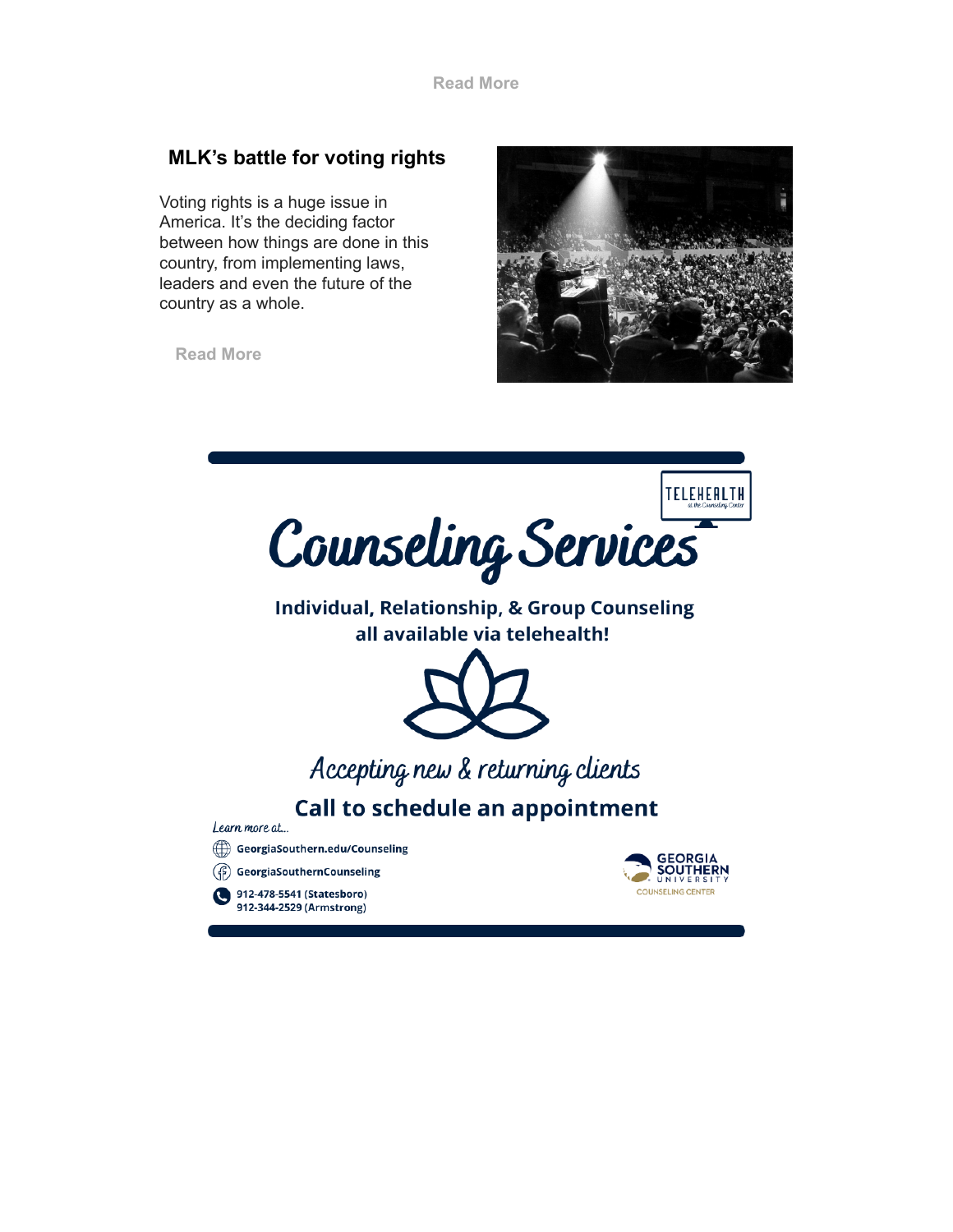

## **[LIFE WITH BUTTER](https://r20.rs6.net/tn.jsp?f=001u52xwi8oD795QcuMwqmoOmSjUifwjFA-21Kdj_FcNhnjf9iZn0bwFV5v6dA0GAg_XFCr5ZP0rYtvyXbMn2SpS0_lhztWWxQnwOt7B_iLkOoCZrbeJ3ndxipWQEJXvWijRtxoJpbCRn2aiPqN6qZAH0wNVSzQie7-mivacOCGIRr4iskG0W9CtQ_GKn8g8K3D&c=uGYxRiF6Meruc3YpMfAaOMANTB9FP5qe0MRlbfgdZ5lPlUsiu__aiw==&ch=bwdlxm7NE-v8SGG530jvSDfrH9hERM9UxLEkIc2d5DuhcEkI_h4bgA==)**

Is life better with butter? Facts about our flavorful friend.

Unlike trans fats in processed foods, dietary trans fats are considered healthy.



**[DAILY PHOTO](https://r20.rs6.net/tn.jsp?f=001u52xwi8oD795QcuMwqmoOmSjUifwjFA-21Kdj_FcNhnjf9iZn0bwFV5v6dA0GAg_be6U85mYIv3U1KVfsv1RIt6hTedvfzvka7PYEwI4s5keWPNO64lEXnHVWTsLaPD-2FHq4axgZL30yKSYtQJHRX6C5LAj79dP6S6iHu-_b5qjW4OfF5neKBdvSjl_CjFFjbFsXYK-FgE=&c=uGYxRiF6Meruc3YpMfAaOMANTB9FP5qe0MRlbfgdZ5lPlUsiu__aiw==&ch=bwdlxm7NE-v8SGG530jvSDfrH9hERM9UxLEkIc2d5DuhcEkI_h4bgA==)** | Evelyn Spear

Student Media's photography team has set their new year's resolution to express each photographer's artistic style and interests through our daily documentation of life on campus. Stay tuned to see how we work toward this goal!

## [JOIN THE GEORGE-ANNE](https://r20.rs6.net/tn.jsp?f=001u52xwi8oD795QcuMwqmoOmSjUifwjFA-21Kdj_FcNhnjf9iZn0bwFaHbkoti1cPsfGo9zqVu6VNx_EBalMu_EJSW8aXgOM4ni9V-SSNm86gAiB2H6gv88D2jiH-kYe-mxDVeLtVEpvqQVYMkLJod5EiHTBx9ftd2KDz477zEg7S180-Qm0zhrMdALIwOLXr91PFOCmvWAb8KigFXqXPAfOxLYrYzbujkOynkPmjP_BOiMJslOd5DYmpzMSMdNqsO0C__OxB8gJYbrcLYdacjhw==&c=uGYxRiF6Meruc3YpMfAaOMANTB9FP5qe0MRlbfgdZ5lPlUsiu__aiw==&ch=bwdlxm7NE-v8SGG530jvSDfrH9hERM9UxLEkIc2d5DuhcEkI_h4bgA==)

Hi, I'm Eden, Editor-in-Chief of The George-Anne. We've got some key positions we need filled, and we can pay you too!

There's no writing or journalism experience needed. Our team can help you build your writing skills and online portfolio to give you something shiny on a resume.

Starting The George-Anne in spring of 2020, I had no idea what I was going to do with my life or career, but through my experience here I found my passion for journalism. I joined on a whim. Can you believe that?

If you're someone that likes asking questions and learning a new topic almost every day, this might just be the place for you. What have you got to lose? Let us make a journalist out of you. **[Fill out our interest form.](https://r20.rs6.net/tn.jsp?f=001u52xwi8oD795QcuMwqmoOmSjUifwjFA-21Kdj_FcNhnjf9iZn0bwFaHbkoti1cPsfGo9zqVu6VNx_EBalMu_EJSW8aXgOM4ni9V-SSNm86gAiB2H6gv88D2jiH-kYe-mxDVeLtVEpvqQVYMkLJod5EiHTBx9ftd2KDz477zEg7S180-Qm0zhrMdALIwOLXr91PFOCmvWAb8KigFXqXPAfOxLYrYzbujkOynkPmjP_BOiMJslOd5DYmpzMSMdNqsO0C__OxB8gJYbrcLYdacjhw==&c=uGYxRiF6Meruc3YpMfAaOMANTB9FP5qe0MRlbfgdZ5lPlUsiu__aiw==&ch=bwdlxm7NE-v8SGG530jvSDfrH9hERM9UxLEkIc2d5DuhcEkI_h4bgA==)**